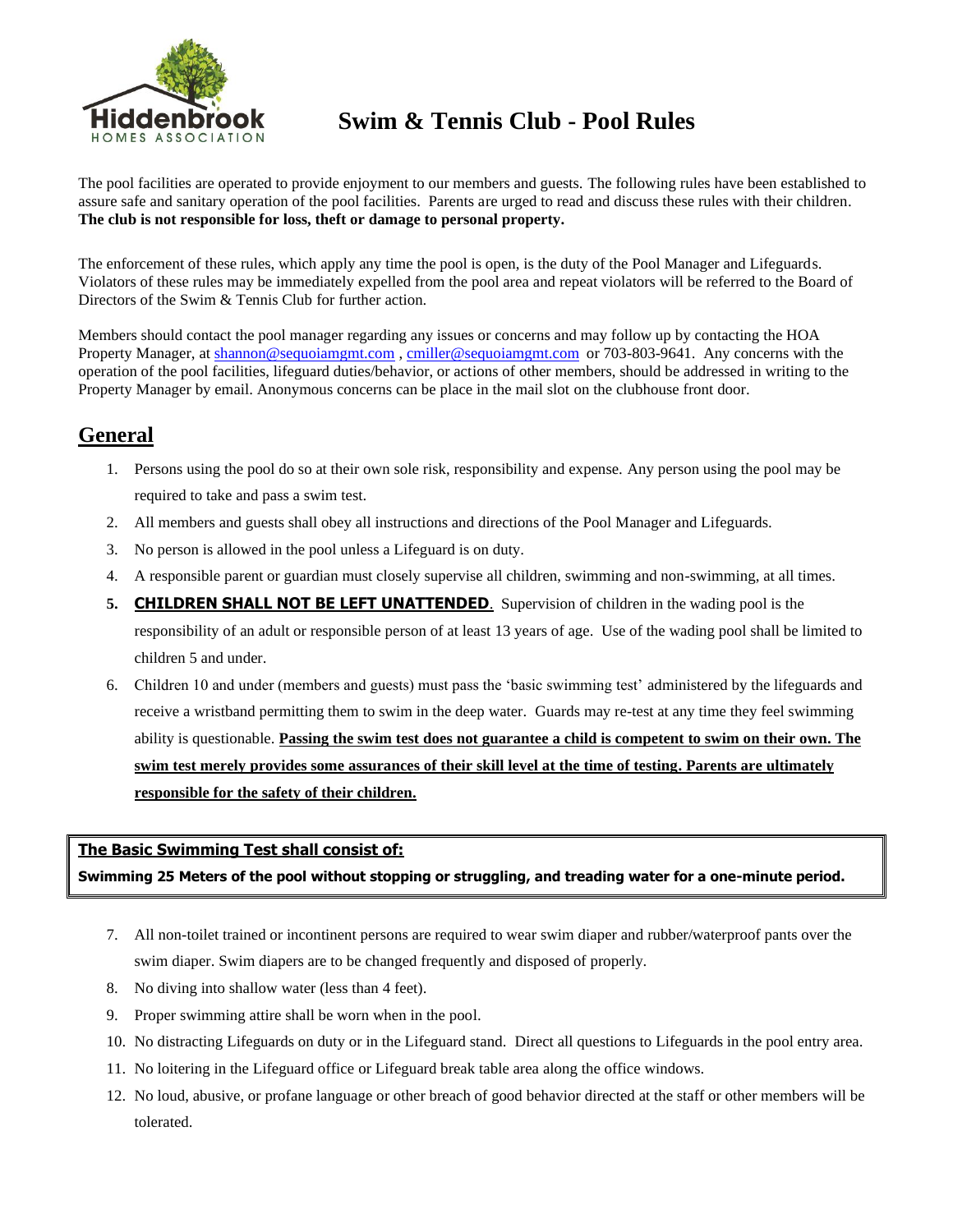- 13. No running on deck, no climbing on the gates, no exiting/entering through the fence.
- 14. No roughhousing, dunking or rough play will be permitted on the deck, in the pool, on the diving board, slide or in the changing rooms.
- 15. No jumping, diving or playing into or over the lap lanes when it is in use.
- 16. No spitting, spouting water, or blowing nose in the pool.
- 17. No intoxicated persons shall be allowed in the pool area.
- 18. Floatation devices may be used at the discretion of pool management.
- 19. No tennis, hard basket balls or footballs shall be permitted in the pool area.
- 20. No glass or other breakable objects shall be permitted anywhere in the pool enclosure.
- 21. No tobacco product (including vape) is permitted anywhere on Hiddenbrook grounds.
- 22. Food must be consumed in the fenced-in picnic area only. Any table located outside the fenced area is not permissible areas for eating food. Users are responsible for cleaning up after themselves after their meal so others may use the tables.
- 23. Trash and litter must be placed in proper containers.
- 24. Bikes must be parked in the designated area and no bikes or other accessories may block the walkway.
- 25. Drive slowly in the parking area.
- 26. No overnight parking; violators will be towed.
- 27. Do not blow vehicle horn when summoning children.
- 28. No parking in any yellow curbed fire lanes.
- 29. The club and pool management will not be responsible for the loss of or damage to personal belongings.
- 30. Do not sit or linger inside the ADA handrails in the center of the stairs at the entry to the main pool.
- 31. Do not place chairs, tables, or personal items in the "outlined blue zone" leading from the Lifeguard office to the entry of the shallow end of the pool. (Lifeguards must have direct unobstructed access to pool.)
- 32. Parents must monitor children playing on stairs at the pool entry.

#### **Member Admission**

- 1. **Unpaid dues or late fees prohibit entry to the pool area**.
- 2. A photograph of all pool members over the age of two will be kept in **the electronic check-in system** to be used by the lifeguards for identification purposes. A current photograph must be on file to enter the pool facility. Children under 11 years of age must be accompanied by a parent, guardian, or designated person 13 years or older while in the pool area. Parents must accept all liability for their children's actions.
- 3. **Members age 11 and 12 shall be admitted without adult supervision (as stated in item 2) only if they have passed the advanced** swimming test **and** written permission has been given by the parent and kept in the membership electronic system. A parent or legal guardian shall be present when the child takes the swimming test. Guards may retest at any time they feel swimming ability is questionable. **Passing the swim test does not guarantee a child is competent to swim on their own. The swim test merely provides some assurances of their skill level at the time of testing. Parents are ultimately responsible for the safety of their children.**

#### **The Advanced Swimming Test shall consist of:**

**Swimming 50 Meters of the pool (across and back) without stopping or struggling, and treading water for a two-minute period.**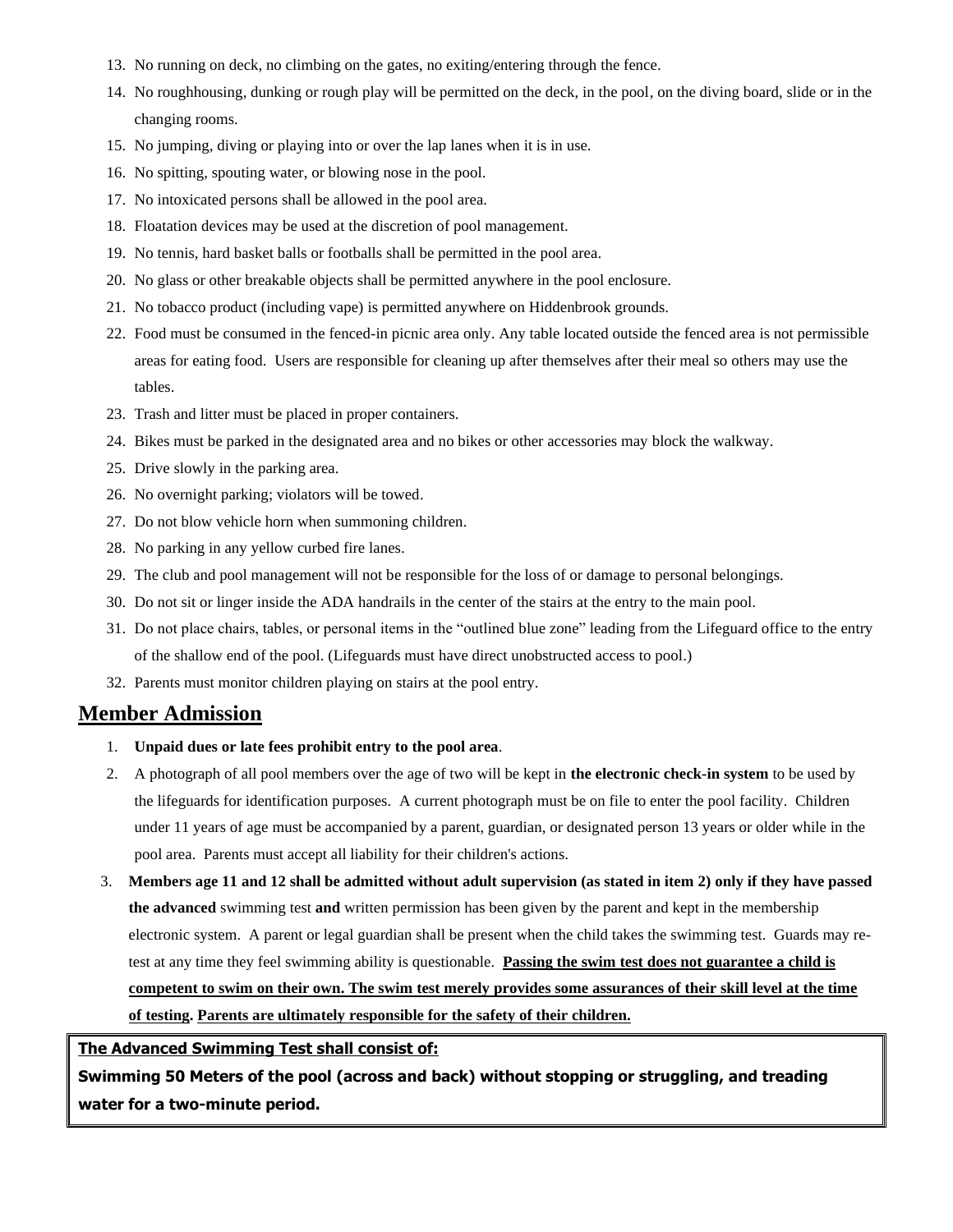## **Guest Admission**

- 1. All members bringing a guest must have a pre-paid guest pass. Guest passes are added to your digital pool pass.
- 2. A guest is anyone who does not permanently reside at the home of the certificate holder. Membership certificate is for one household only. A seasonal nanny pass may be requested for adults who do not reside in a member household that wish to accompany member children under the age of 13 to the pool. If approved, a photo of the adult must be provided and cost of \$50 per season paid to the Hiddenbrook Swim and Tennis Club prior to use. Members may bring guests to the pool under the following provisions:
- 3. Guest must register with the gate attendant. Guest passes with 10 units will be available to members for the following costs:

Pre-season (Limit two per membership) ..........................\$10.00 Throughout the season…………………...........................\$20.00 These passes are valid from year to year.

- 4. The guest fees may be prepaid, but under no circumstances will credit be extended.
- 5. Persons not in swimwear will be allowed to watch without paying a guest fee.
- 6. **Members must accompany and remain with their guests** while using the facility. **Guests will not be allowed to remain at the pool if their sponsoring member has left.** Members are responsible for the conduct of their guests.
- 7. No member family shall have more than four guests (or one guest family) at one time.
- 8. The pool may be closed to guests at the discretion of the Pool Manager as a result of capacity limits or staffing issues.
- 9. Members must be at least 13 years of age to bring a guest.
- 10. Parties/gatherings are allowed; one party/event may be scheduled per day. No reservations will be accepted on holidays. Up to 2 tables may be reserved. The 'Picnic Reservation Form' must be filled out and retuned to the guards no less than 72 hours prior to the event. There is a max of 20 people (regardless of whether they are swimming or not), 1 adult must be present for every 5 children. All guest policies apply.

### **Pool Operations**

- 1. Check the [www.hiddenbrookhomes.org](http://www.hiddenbrookhomes.org/) website for schedule of operations.
- 2. The pool management company reserves the right to close the pool or any section of the pool for any reason including, but not limited to**:** reasonable considerations related to safety, operations staffing, maintenance issues, or inclement weather. In the event of inclement weather, the pool will remain closed for the period of time deemed appropriate by the pool management company. Users must be out of the pool and off the deck area during this time.
- 3. In the event of an accident involving human discharge into the pool, Fairfax County Health Code procedures will be filed.
- 4. All injuries must be reported to the pool management.
- 5. There will be a 15-minute lap swim, starting at 11:45am and repetitively 15 minutes before every hour until close. Lap swim is defined as organized swimming up and down the length of the lane repeatedly. Those not swimming laps must vacate all areas of the main pool including the diving board, deep end and slide which are closed during this time. Lap swim etiquette will be observed at all times: 'Side swim' should be used for one or two swimmers where each person takes one side and stays on their side. 'Circle swim' should be used for three or more swimmers where the swimmers swim counterclockwise in the lane. No sitting or playing on the stairs during lap swim.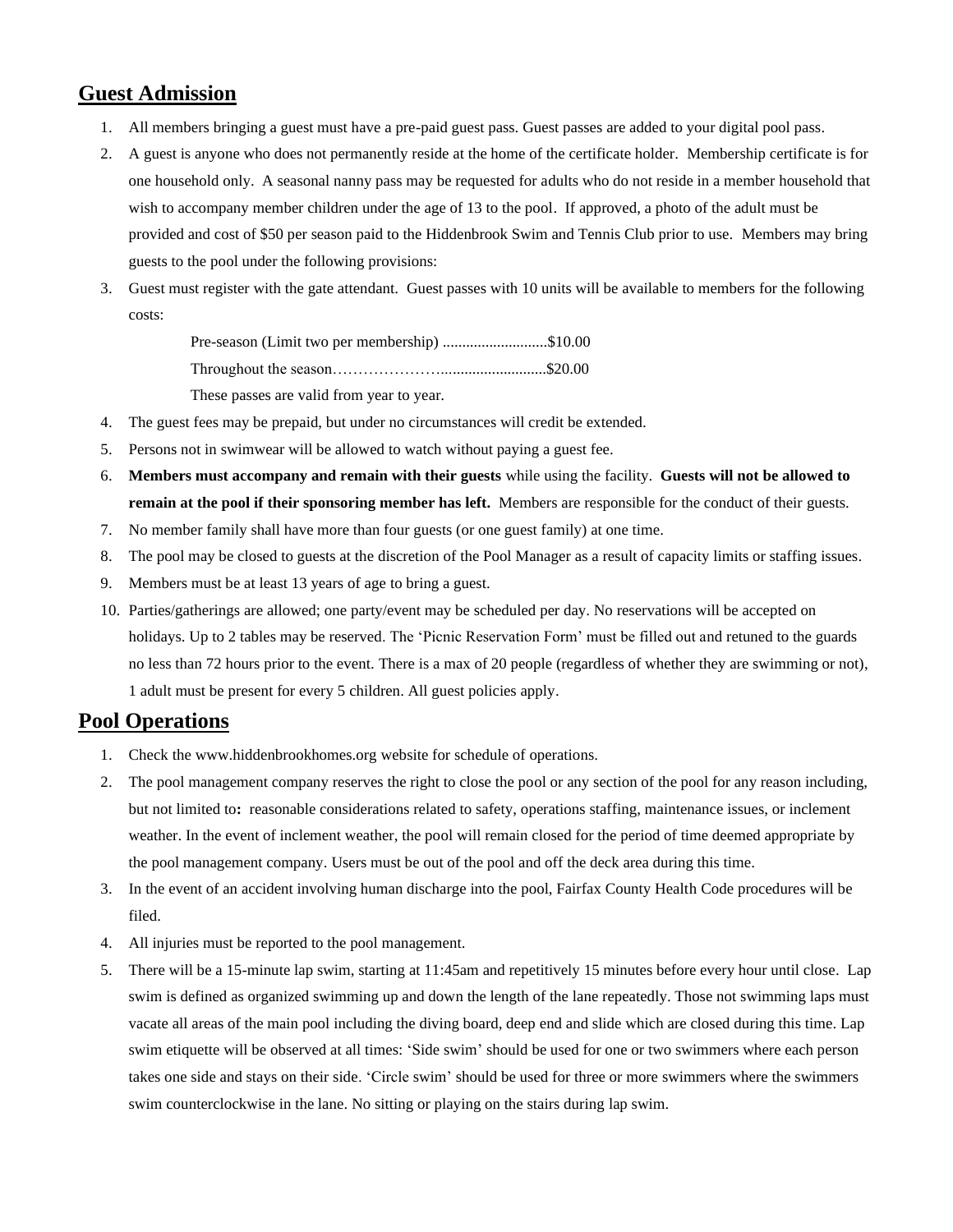#### **Diving Rules**

- 1. Adequate swimming skills are required to use the diving board.
- 2. Only one person on the diving board at a time. No more than one bounce, no horseplay allowed.
- 3. Divers need to know the water depth of the area they are diving into before diving. ABSOLUTELY NO DIVING IN THE SHALLOW END.
- 4. Divers need to look before diving, complete their dive, and then clear the diving area immediately.
- 5. Diver must be out of the diving area before the next diver enters the pool.
- 6. No dive may be made from the side of the board, or in a direction other than forward.
- 7. No floats, balls, or toys are to be taken onto the board or thrown to the person on the board.

#### **Slide Rules**

- 1. Adequate swimming skills are required to use the slide.
- 2. Slide user must be out of the slide area before the next person uses the slide.
- 3. No sitting at the bottom of the slide or climbing over the top.
- 4. No one is allowed to take artificial devices such as arm floats, life vests, noodles or paddle boards on the slide.
- 5. All slide users must go feet first, in a sitting position when using the slide. No one will be allowed to go headfirst or on his/her stomach.
- 6. Only one person on the slide at a time. Anyone waiting must stand on the ground (not the slide ladder) until the person in front goes down the slide and the area is clear.
- 7. No one will be allowed to throw a ball or any other object at any person while using the slide.
- 8. The lifeguards have the right to close the slide at any time, for any reason. For example: should there be a high number of people in the pool, or the slide rules are not being followed.

#### **Slide Rules (As Posted on Sign)**

- 1. No headfirst sliding-feet first only
- 2. No standing at top of slide
- 3. No jumping or diving from the slide
- 4. Stay clear of the slide runway exit
- 5. Adult supervision is required anytime children are using the slide
- 6. Children under 48" tall must be supervised closely at all times when using the slide or stairs

17. People with medical conditions should consult their physician before using

- 7. Weight Limit: 325 lbs
- 8. Make sure slide runway exit is unobstructed before descending
- 9. One person on slide runway or steps at a time
- 10. No roughhousing on or near the slide
- 11. Do not consume alcohol or drugs before or while using the slide
- 12. Do not use slide if you are pregnant
- 13. No not use slide if it is damaged
- 14. Do not use the slide if you are alone
- 15. Non-swimmers shall not use the slide
- 16. Always hold onto the handrails